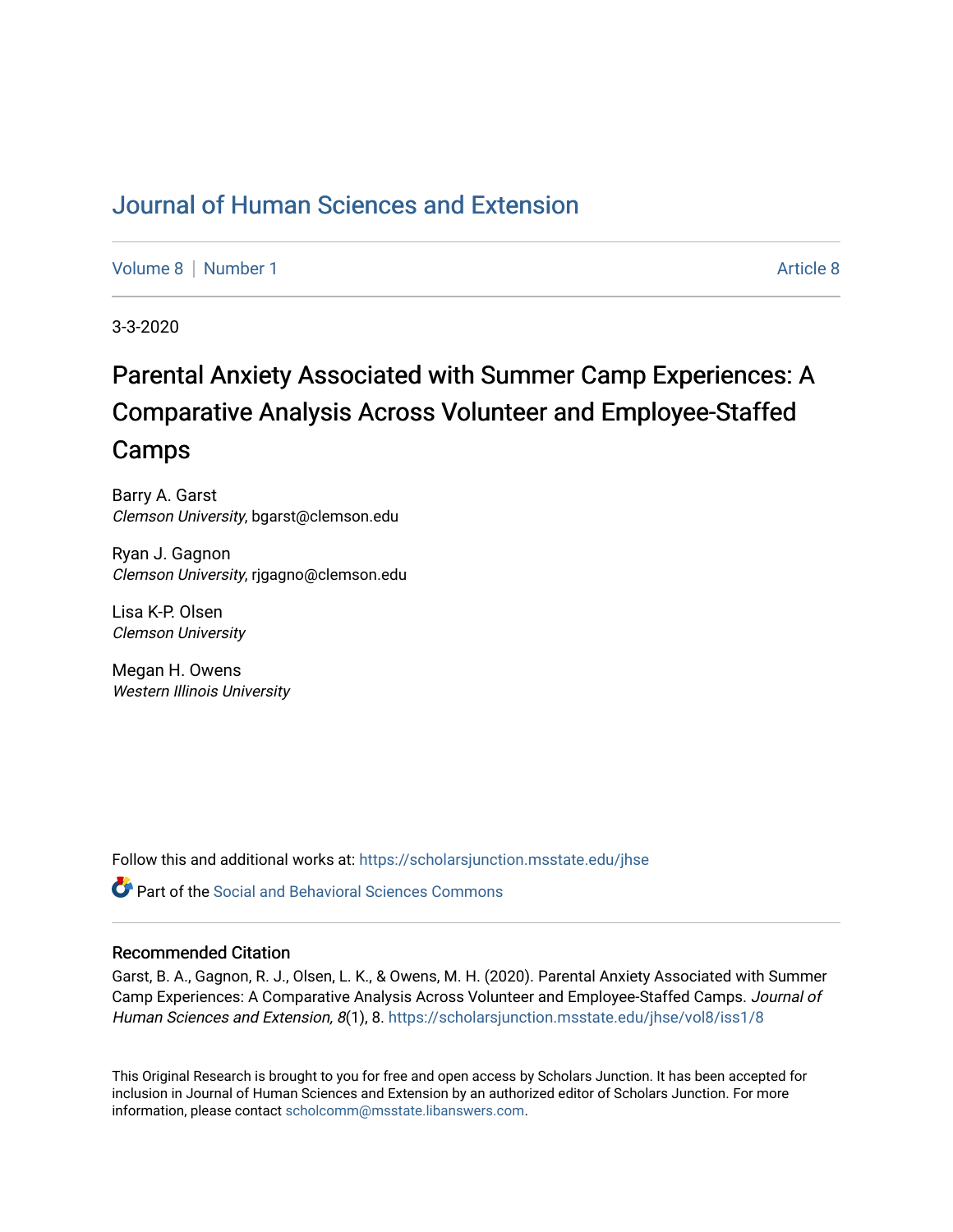## **Parental Anxiety Associated with Summer Camp Experiences: A Comparative Analysis Across Volunteer and Employee-Staffed Camps**

**Barry A. Garst Ryan J. Gagnon Lisa K-P. Olsen** *Clemson University*

## **Megan H. Owens**

*Western Illinois University*

*Parent anxiety can limit a parent's willingness to involve their child in out-ofschool time experiences such as summer camps. Researchers have studied anxiety within the context of camp, but these studies used narrow frameworks of anxiety. In this exploratory study, we collected open-ended responses about causes of parent anxiety associated with summer camp experiences from 656 parents whose children attended one of two Extension-administered camps. The camps represented different camp staffing models—one primarily staffed by volunteers and the other primarily staffed by employees. The primary purpose of the study was to identify salient categories of anxiety and to examine if anxiety differed based on staffing model. The secondary purpose was to develop a camprelated parent anxiety measure informed by the anxiety categories. Eleven categories were constructed from the data, which both affirmed and expanded existing literature on parent anxiety associated with camp experiences. No differences in parent anxiety were found based on staffing model, suggesting that parents were no more likely to perceive anxiety associated with camp when the program was staffed with volunteers as they were when the program was staffed by employees. Implications for practice and future directions are examined.*

*Keywords:* parent anxiety, summer camp, staffing model, qualitative research, volunteers, employees, separation, out-of-school time

## **Introduction**

Although parents recognize involving their children in out-of-school time (OST) experiences may provide important developmental benefits (Henderson, Whitaker, Bialeschki, Scanlin, & Thurber, 2007), such experiences may also be a source of anxiety for parents (Prezza, Alparone, Cristallo, & Luigi, 2005). While literature regarding parental perspectives of their child's OST experiences has evolved (Bultas, Steurer, Balakas, Brooks, & Fields, 2015; Clary & Ferrari,

Direct correspondence to Barry A. Garst at bgarst@clemson.edu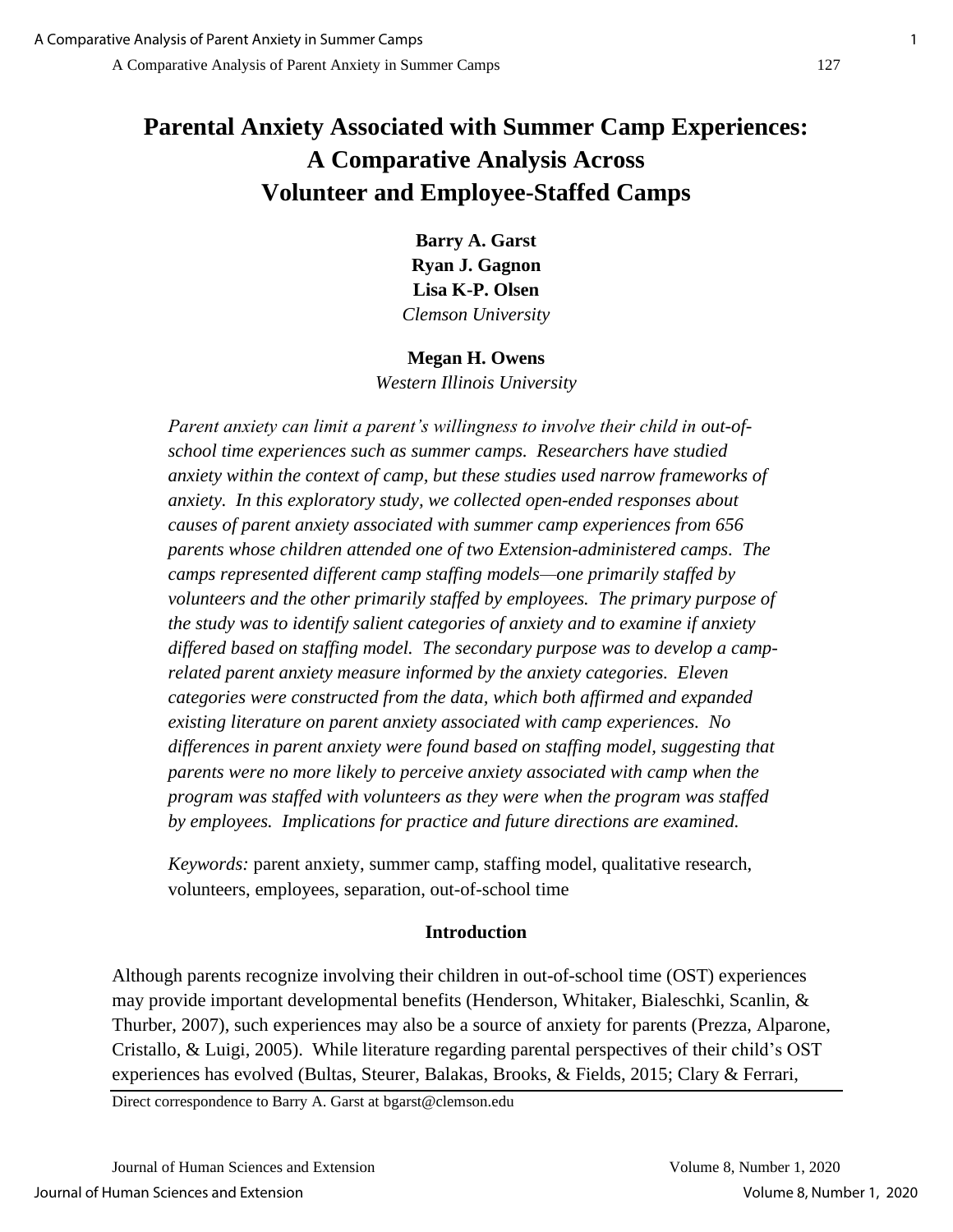2015), only a handful of studies have examined parental anxiety<sup>1</sup> (PA) within these settings (Gagnon & Garst, 2019; Kingery, Peneston, Rice, & Wormuth, 2012; McFarland, Hammon, Zajicek, & Waliczek, 2011). These studies provide frameworks for how PA associated with OST experiences has been conceptualized, including separation-related anxiety (Kingery et al., 2012; Simons et al., 2007), social versus environmental anxiety (Prezza et al., 2005), childfocused versus family-focused anxiety (Ogston, Mackintosh, & Myers, 2011), physical safety versus social standing anxiety (Fisak, Holderfield, Douglas-Osborn & Cartwright-Hatton, 2012), and people versus nature anxiety (Gagnon & Garst, 2019).

Beyond these frameworks, research supports alternative reasons parents may be anxious about their child's involvement in OST experiences. The context in which a child is participating in an OST experience may influence whether a parent is anxious about that experience. For instance, nature can be a source of PA (Beyer et al., 2015), as many OST experiences take place in an outdoor context. In this frequently novel nature-based setting, youth and their parents may encounter plants, animals, or terrain not experienced during a typical day (Olsen, Powell, Garst, & Bixler, 2018), and these potential encounters may be a source of concern for parents. PA associated with OST experiences may also be influenced by the degree to which parents have previous experience with the activity. For instance, findings from Garst, Gagnon, and Bennett's (2016) study of potential contributors to PA from the perspective of camp directors, suggested a lack of prior parental experience in the camp setting was a common characteristic of those expressing anxiety about their child's participation in camp. Further, researchers have associated the extent to which parents display excessive levels of control and protection behaviors (i.e., overparenting) with PA within the context of these OST experiences (Gagnon & Garst, 2019).

Managing PA within OST settings such as summer camp has emerged as a critical issue for practitioners (American Camp Association, 2013). Research in this area suggests an ongoing need to better manage PA influences on camp directors' program administration decisions, such as the development of parent communication strategies, policies and procedures, or alternative staffing approaches to address anxious parents' expectations and concerns (Garst et al., 2016). Despite the emerging concerns among OST practitioners, few studies have examined PA within OST settings; furthermore, few empirically validated measures capturing PA and its covariates within this context are available. Some, such as the Parent Worry Measure (PWM; Fisak et al., 2012), were developed for academic contexts (e.g., elementary and preschools). Others, such as the Parental Anxiety associated with Outdoor Experiences and Overparenting (PAOEO) scale (Gagnon & Garst, 2019), assess parental anxiety within a relatively narrow framework (e.g., anxiety related to people or nature). Thus, the emergence of practitioner concerns regarding PA as a factor that constrains a child's participation in an OST program, such as summer camp, and the need to understand factors that may influence parental anxiety in these alternative contexts,

<sup>&</sup>lt;sup>1</sup> Here and throughout the manuscript, the term "parental anxiety" is referred to in the non-clinical sense. The literature supports use of the terms "anxiety" and "worry" interchangeably when referenced in a non-clinical context.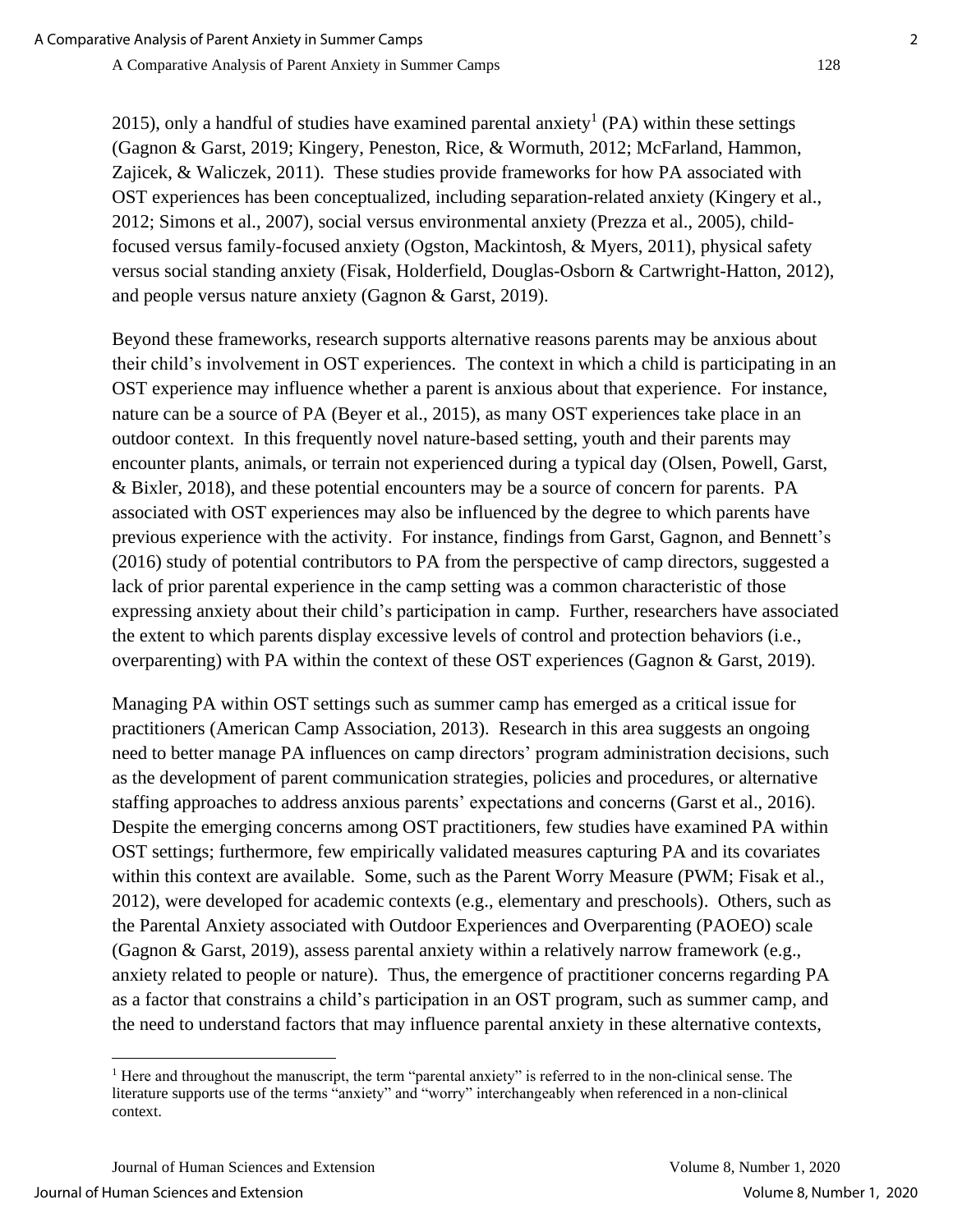informed the present study. Importantly, a deeper understanding of PA within OST settings may empower program providers to better serve parents with diverse perspectives, as well as drive future research into the influences, causes, and consequences of PA associated with OST experiences (e.g., parental separation, novelty of the experience; see also Thurber & Sigman, 1998).

## **Parent Anxiety Associated with Program Staffing Models**

As suggested by Garst et al. (2016), PA is an emerging and important concern impacting dimensions of program administration, including parent communication, policy and procedure development, and staffing approaches. With these dimensions in mind, camps can be categorized based on how they are administered and staffed using primarily *volunteer* or *employee* staffing models. Camp volunteers are unpaid, generally work shorter-duration camp sessions, and receive fewer days of pre-camp training (i.e., up to 1 day of training; Epley, Ferrari, & Cochran, 2017). Conversely, camp employees are paid staff, generally work longer-duration camp sessions, and typically receive additional days of pre-camp training compared to their unpaid volunteer peers (i.e., up to 5 days of training; American Camp Association, 2012).

Although the camp literature has not fully examined how camp staffing models may influence PA, studies comparing volunteer versus employee staffing models illustrate how parent perceptions of these programs might differ. For example, Metz, Roza, Meijs, van Baren, and Hoogervorst (2017) studied users of social services to better understand perceptions of trust toward volunteers and employees. In their study, user relationships with volunteers were distinguished by "affective trust" (i.e., empathetic, less judgmental) while user relationships with employees were reliant on "cognitive trust" (i.e., qualified, more expertise). Other studies also suggest parent perceptions of volunteer versus employee-staffed programs may differ based on participant outcomes (Mishara et al., 2016; Tomlinson, Sherr, Macedo, Hunt, & Skeen, 2017). For instance, in an examination of how volunteers and employees influenced youth outcomes within the context of community-based programs, Tomlinson et al. (2017) demonstrated youth attending programs staffed by employees experienced better cognitive development when compared to youth attending programs staffed by volunteers. In contrast, Mishara et al. (2016) found in post hoc analyses that volunteers were more likely than employees to be associated with positive program outcomes. Specifically, in their study, Mishara et al. (2016) illustrated when compared with employees, volunteers were viewed as more empathetic and respectful toward those receiving services and received higher scores on a crisis outcomes scale.

Taken together, these studies suggest two reasons why PA levels might differ based on camp staffing model. First, recognizing that a lack of trust can influence PA associated with camp experiences (Garst et al., 2016), parental perceptions of anxiety may differ based on employee versus volunteer models (Metz et al., 2017) and whether parents have trust in the individuals responsible for supervising their child. Second, as suggested by Tomlinson et al. (2017), parents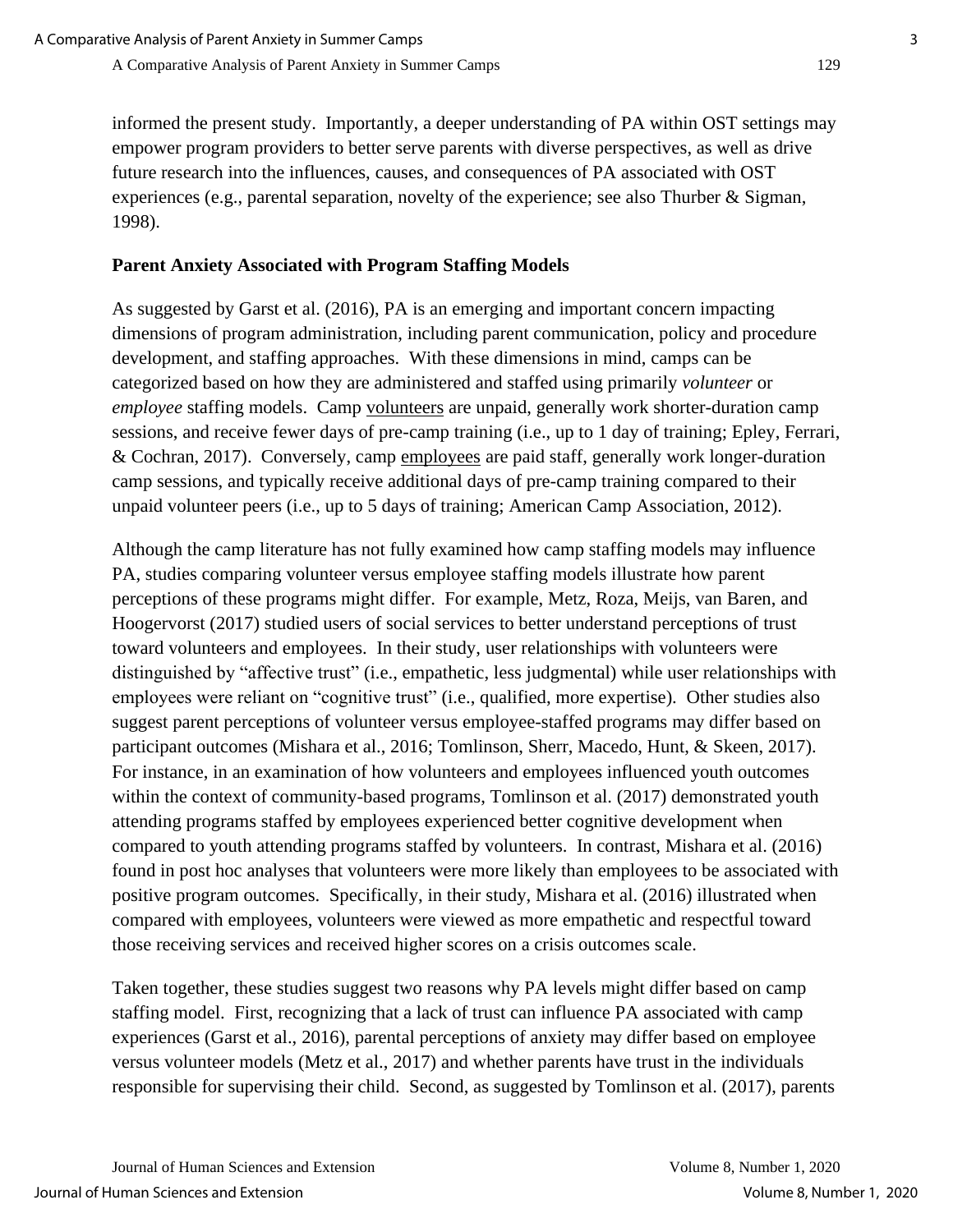may report greater levels of outcome for their child when programs are staffed by employees versus volunteers. Put differently, parents may favor employee models over volunteer approaches if the parent perceives employees as more competent and more likely to facilitate safe, high-quality programs for their child.

#### **Study Purpose and Contribution**

Parental anxiety (PA) is an increasing concern for those charged with managing and facilitating OST experiences. Thus, to better understand PA and its potential subdimensions within the context of a common OST experience, camp, this study had three purposes. First, this study explored categories of PA parents associated with their child's participation in summer camp (e.g., separation-related anxiety [Kingery et al., 2012]; social vs. environmental anxiety [Prezza et al., 2005]) through a content analysis of parental reports of anxiety. Second, this study examined potential differences in camp-related PA based on camp staffing model (i.e., comparing employees versus volunteers; see Metz et al. [2017]; Mishara et al. [2016], and Tomlinson et al. [2017]). Third, given the limited measures of PA within OST experiences administered by either employees or volunteers, this study used the results of the content analysis to develop a measure of camp-related PA (e.g., see Kunz & Grych [2013] and Rowan & Wulff [2007] for other examples of measures emerging from content analyses).

## **Method**

## **Study Design and Context**

As part of a larger 2017 study exploring parent perceptions of their child's camp experience, responses to an open-ended question about parental anxiety were collected from parents whose children attended one of two university-affiliated camp programs. The camps were located in two regions of the U.S. and affiliated with Extension programs. The concept of "Extension" is based on the idea of extending university-based knowledge (from state land-grant institutions) to local communities through the dissemination of research-based practices (USDA, 2018). One camp program used a volunteer staffing model (i.e., Extension model), and the other used an employee staffing model (i.e., Extension-Enterprise model). In the Extension model, 15 residential camp sessions, lasting 4-7 days each, depending on camper age, were administered by local county Extension educators with support from their land-grant institution. Volunteers recruited and trained at the local level by the county Extension educator led the camp sessions. These volunteers received 30 hours of pre-camp training through the state 4-H program. In the Extension-Enterprise model, eight residential camp sessions lasting five days each were administered by one university program unit and staffed entirely with paid employees. These employees were required to complete five to seven days of training before they could take custodial care of campers. In addition, employees supervising high-risk areas (i.e., aquatics, adventure) were required to receive an additional three to five days of specialized training.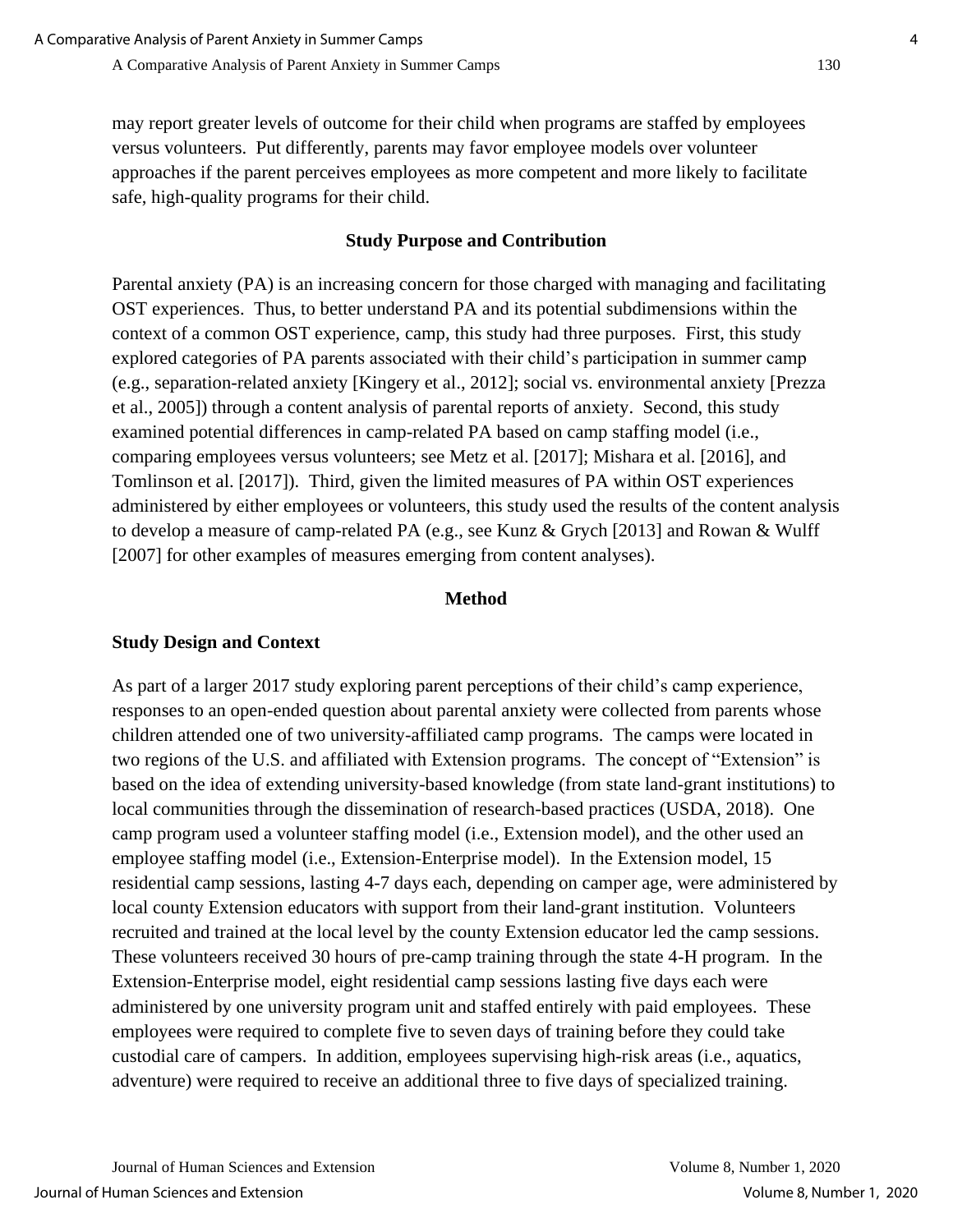#### **Study Sample and Recruitment**

Administrators of the Extension and the Extension-Enterprise model programs recruited parents into the study. Prior to data collection, the research team obtained Institutional Review Board approval for the study through the two universities, and informed consent was obtained from the study participants. One week following their child's camp experience, parents received an email from camp administration with a link to an online Qualtrics questionnaire and instructions for completing the questionnaire. One week later (two weeks following completion of their child's camp experience), camp administration sent a reminder email to parents along with a prompt to complete the questionnaire if they had not already done so. Parents received an incentive for survey completion through an opportunity to collect one of six \$100 gift cards.

Camp administrators distributed a total of 929 emails to parents whose children attended the Extension model camp. Out of these 929 emails, 214 parents responded to the questionnaire and completed the open-ended question for a response rate of 23%. Similarly, a total of 1,262 emails were distributed to parents whose children attended the Extension-Enterprise model camp. Out of these 1,262 emails, 442 parents responded to the questionnaire and completed the open-ended question for a response rate of 35%. Across both sites, 656 parents responded to the open-ended question for a response rate of 30%.

The questionnaire collected demographic data from all respondents (see Table 1). Parent respondents tended to be female (89.6%) and white (89.8%). The largest percentage of participants (26.5%) reported an annual income between \$100,001-\$150,000, and more than two thirds (79.7%) indicated they were married. Participants were well educated, with most reporting either a Bachelor's degree (36.9%) or a Master's degree (28.7%). Although close to a third of participants (29.1%) had not attended camp as a child, 21.7% had attended camp either 1 or 2 years, with an average of 3.91 years of previous camp attendance as a child.

| <b>Demographic Characteristics: Percentage (Frequency)</b> |                                 |
|------------------------------------------------------------|---------------------------------|
|                                                            | <b>Parent Gender</b>            |
|                                                            | Female = $89.6\%$ (588)         |
|                                                            | Male = $10.2\%$ (67)            |
|                                                            | No response $=$ <1% (1)         |
|                                                            | <b>Parent Race</b>              |
|                                                            | White = $89.8\%$ (589)          |
|                                                            | African American = $4.4\%$ (29) |
|                                                            | Latino = $1.5\%$ (10)           |
|                                                            | Asian Origin = $1.4\%$ (9)      |
|                                                            | East Asian (Indian) = $<1$ (2)  |
|                                                            | Multiple Race = $1.5\%$ (10)    |

*Table 1. Parent Descriptives Across the Two*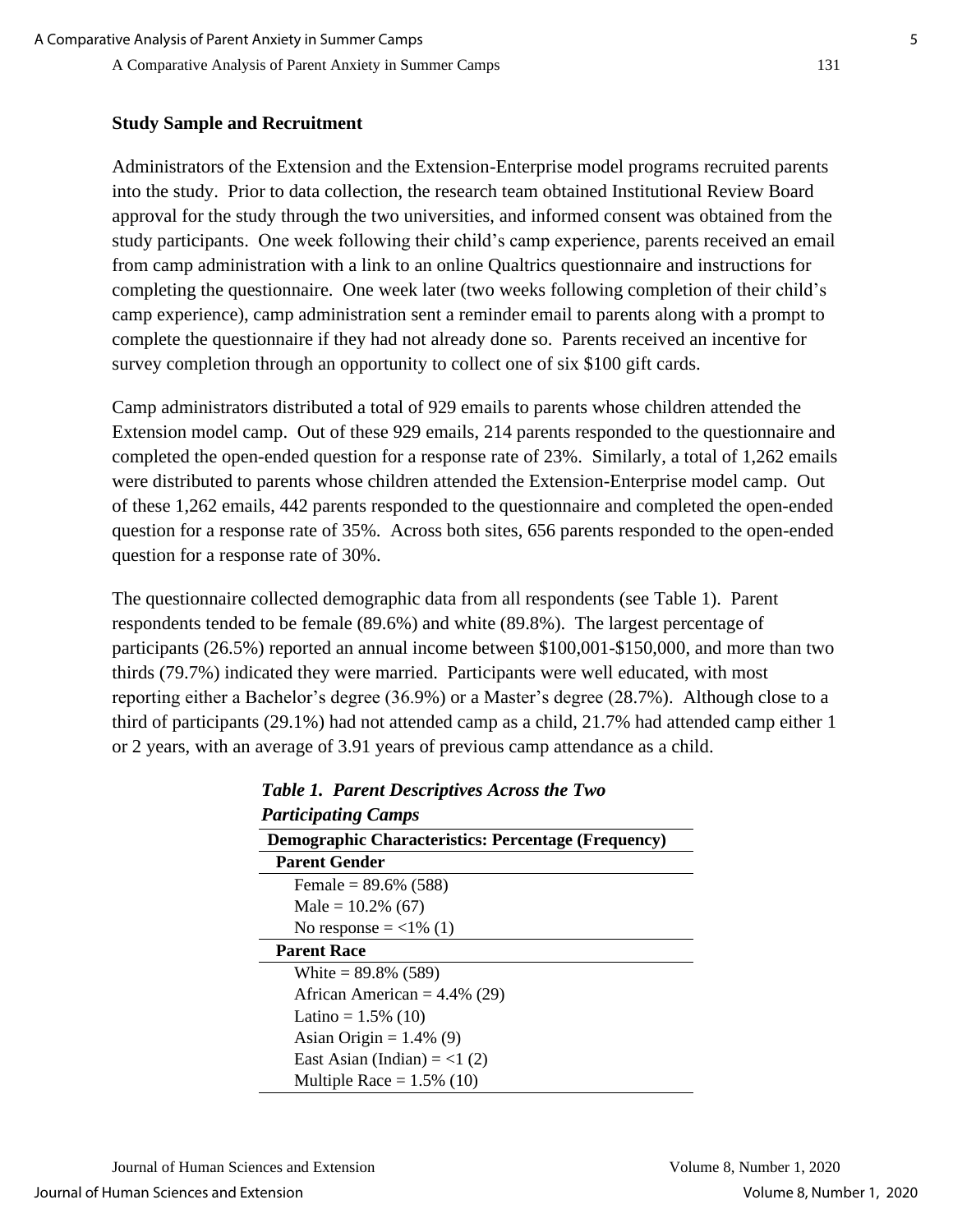| <b>Demographic Characteristics: Percentage (Frequency)</b> |
|------------------------------------------------------------|
| <b>Parent Income</b>                                       |
| $0-12,500 = 1\%$ (3)                                       |
| $$12,501 - $25,000 = 1.5\%$ (10)                           |
| $$25,001 - $35,000 = 2.1\%$ (14)                           |
| $$35,001 - $50,000 = 4.6\%$ (30)                           |
| $$50,001 - $75,000 = 10.7\%$ (70)                          |
| $$75,001 - $100,000 = 16.0\%$ (105)                        |
| $$100,001-150,000 = 26.5\%$ (174)                          |
| $$150,001 - $200,000 = 13.1\%$ (86)                        |
| $$200,001 - $250,000 = 6.4\%$ (42)                         |
| \$250,001 and $up = 5.8\%$ (38)                            |
| Prefer not to respond = $8.8\%$ (58)                       |
| No response = $4.0\%$ (26)                                 |
| <b>Parent Relationship Status</b>                          |
| Single = $3.7\%$ (24)                                      |
| Divorced = $7.6\%$ (50)                                    |
| Widowed = $\langle 1\%$ (3)                                |
| Married = $79.7\%$ (5236)                                  |
| Remarried = $4.0\%$ (26)                                   |
| Separated = $1.2\%$ (8)                                    |
| Long-term relationship = $3.4\%$ (22)                      |
| <b>Parent Education</b>                                    |
|                                                            |
| High school diploma or equivalent = $2.7\%$ (18)           |
| Some college (no degree) = $9.9\%$ (65)                    |
| Technical degree or certification = $4.1\%$ (27)           |
| Associates degree = $7.3\%$ (48)                           |
| Bachelor's degree = $36.9\%$ (242)                         |
| Master's degree = $28.7\%$ (188)                           |
| Doctorate or Ph.D. = $10.2\%$ (67)                         |
| <b>Parent Experience with Camp</b>                         |
| Did not attend camp as a child = $29.1\%$ (191)            |
| 1 year = $11.6\%$ (76)                                     |
| 2 years = $10.1\%$ (66)                                    |
| $3 \text{ years} = 9.9\% (65)$                             |
| 4 years = $9.9\%$ (65)                                     |
| 5 years = $9.3\%$ (61)                                     |
| 6 years = $4.7\%$ (31)                                     |
| 7 years = $2.4\%$ (16)                                     |
| 8 years = $3.2\%$ (21)                                     |
| 9 years = $1.4\%$ (9)                                      |
| 10 years = $3.4\%$ (22)                                    |
| $11+ years = 1.4\% (9)$                                    |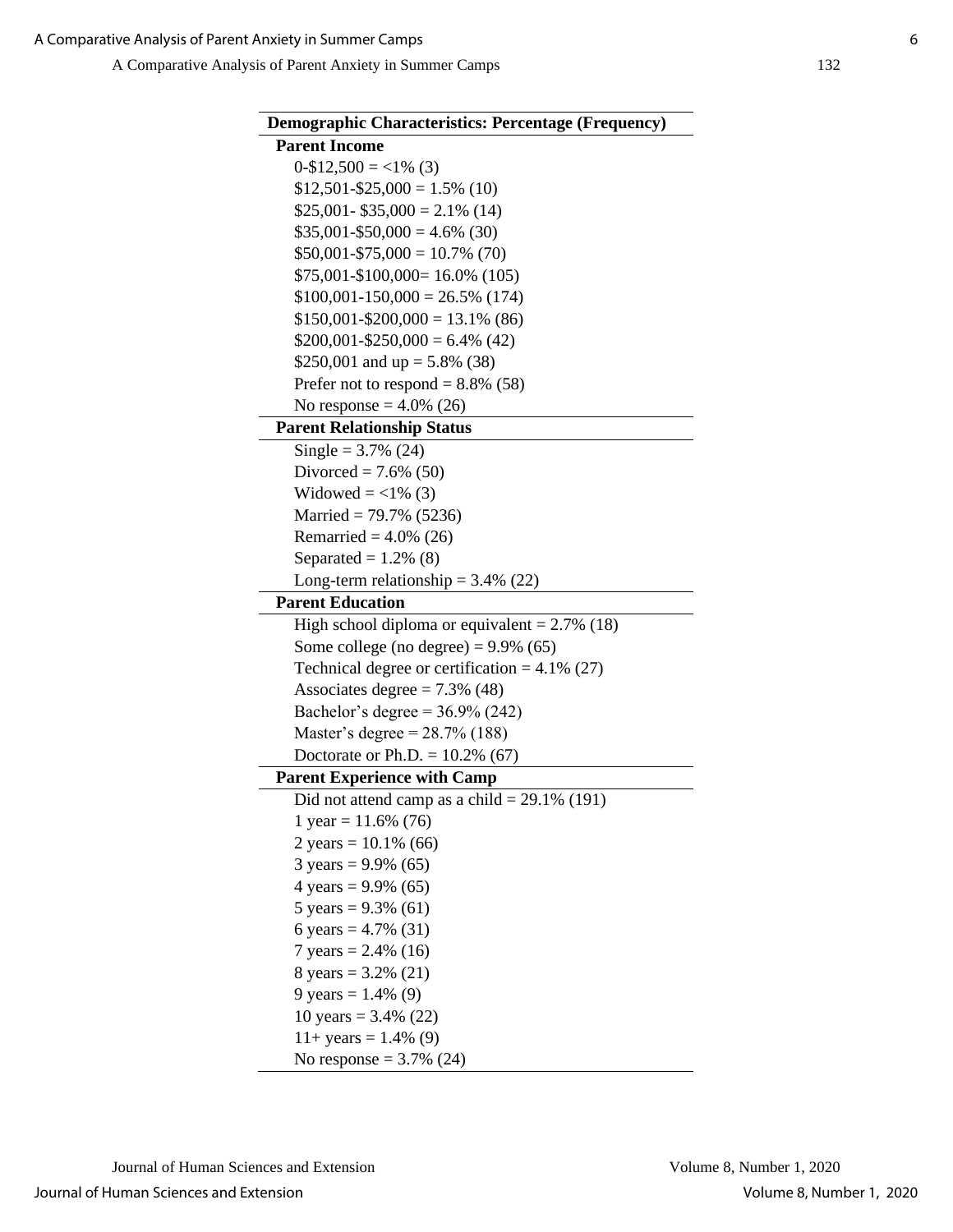#### **Data Collection and Analysis**

Parents responded to the question, "What are reasons why parents feel worried about their child attending camp?" The research team used an open-ended, inductive approach to content analysis (Maxwell, 2012), defined as "a research method for the subjective interpretation of the content of text data through the systematic classification process of coding and identifying themes or patterns" (Hsieh & Shannon, 2005, p. 1278), to analyze responses. Similar content analysis coding approaches—moving from codes to categories to themes—have been used to understand open-ended question responses (Carr & Williams, 1993; Pritchard & Havitz, 2006). In this study, conventional content analysis guided the data analysis, which was appropriate because the purpose of this study was to describe a specific phenomenon (i.e., parent perceptions of anxiety) (Hsieh & Shannon, 2005).

After the research team identified themes, frequency effect sizes (see Table 2) were calculated for each theme following the recommendations of Onwuegbuzie and Teddlie (2003) to identify the number of participant responses within a theme that contained a finding divided by the total number of responses. In general, frequency effect size provides a way to determine and compare the magnitude of an effect, in this case, the salience of parent anxiety. The calculation of frequency effect sizes has been used in other qualitative studies to assess and report the relative magnitude of qualitative thematic findings (Sandelowski, Barroso, & Voils, 2007).

The research team used multiple coders to strengthen the trustworthiness of the interpretation of the data analysis and reduce investigator bias (i.e., investigator triangulation; Creswell & Miller, 2000), consistent with the approach used by Pritchard and Havitz (2006). Furthermore, coders were blind to the camp staffing model (i.e., Extension or Extension-Enterprise) while coding. The research team followed a systematic coding process outlined by Hruschka et al. (2004) to ensure intercoder reliability (i.e., intercoder agreement) across the coders, including "segmentation of text, codebook creation, coding, assessment of reliability, codebook modification, and final coding" (p. 310). First, each coder independently coded 20% of the open-ended responses; that is, each coder identified segments of text (i.e., words, phrases, sentences) representative of one concept based on the meaning of that text segment. While coding, each coder created an independent codebook. Coders then met to discuss the initial set of codes and assess reliability. Next, coders merged the independent codebooks to create one final codebook that reflected coder agreement. After all open-ended data were analyzed using the final codebook, the coders met again to assess reliability.

With regard to intercoder reliability, Hruschka et al. (2004) stressed that the use of multiple coders strengthens the reliability of the codebook. Across the three coders, intercoder agreement was .99, which McHugh (2012) described in the category of "above .90 almost perfect" (p. 280). Salient codes were then identified based on frequency, and categories of PA were determined based on conceptual similarities across salient codes. In addition to investigator triangulation,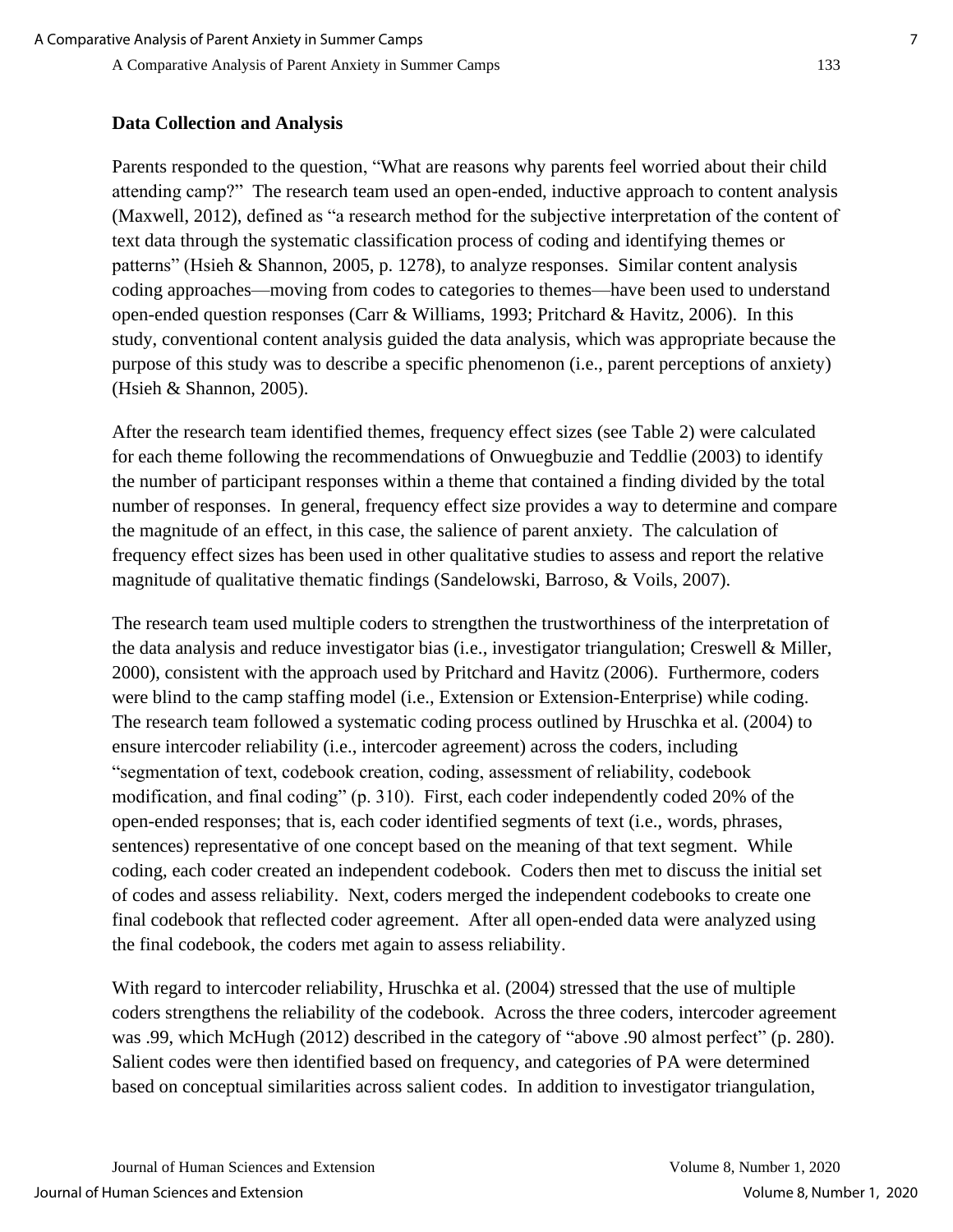the coders strengthened the validity of the study findings through careful attention to disconfirming evidence during the coding process (i.e., data suggesting parents were not anxious about their child attending camp; Creswell & Miller, 2000).

#### **Results**

The first study purpose was to explore categories of PA associated with their child's summer camp participation. Eleven categories of PA emerged through the coding process (see Table 2). These categories included (in order of frequency): separation and loss of communication; not worried or an alternate response; safety and concerns about peers/bullying; lack of trust in camp staff and administrators; lack of parent control and overprotection; child's adaptability for camp and their behavior at camp; child's social needs and enjoyment; lack of parent/child understanding of, and preparedness for, camp; child's health, medical, and physical needs; fear influenced by media and society; and nature-related worry. Frequency effect sizes ranged from 0.24 (for "parental separation and lack of communication" to 0.003 (for "nature-related concerns). Representative quotes presented in Table 2 provide evidence of the emergent categories.

|                          |                  | <b>Frequency</b>   |                                                         |
|--------------------------|------------------|--------------------|---------------------------------------------------------|
| <b>Categories</b>        | <b>Frequency</b> | <b>Effect Size</b> | <b>Representative Quotes</b>                            |
| Separation and loss of   | 159              | 0.24               | "When a child attends camp, it is often the first time  |
| communication            |                  |                    | they are away from their family for an entire week      |
|                          |                  |                    | and there is no opportunity to talk with them"          |
|                          |                  |                    | "We are so conditioned, as parents, to know what our    |
|                          |                  |                    | kids are doing every moment that it produces anxiety    |
|                          |                  |                    | when we don't."                                         |
| Not worried or           | 122              | 0.18               | "I don't have any worries about our kids attending      |
| alternate response       |                  |                    | camp. As a family, we spend a lot of time doing         |
|                          |                  |                    | outdoor activities and we are comfortable with that."   |
| Safety and concerns      | 100              | 0.15               | "Safetynobody watches your kids like you do. It's       |
| about peers/bullying     |                  |                    | something every parent worries about."                  |
|                          |                  |                    | "I think most parents feel fear for the safety of their |
|                          |                  |                    | children - we worry that something bad will             |
|                          |                  |                    | happeninjury, sexual abuse, bullying"                   |
| Lack of trust in camp    | 74               | 0.11               | "Parents worry if they don't know staff members or      |
| staff and administrators |                  |                    | don't have information on the credentials and           |
|                          |                  |                    | screening of staff members."                            |
|                          |                  |                    | "Leaving your child with a complete stranger"           |
|                          |                  |                    | "that the counselors are not experienced enough to      |
|                          |                  |                    | handle the kids."                                       |

*Table 2. Evidence Supporting Parental Anxiety Themes Associated with Summer Camp Experiences*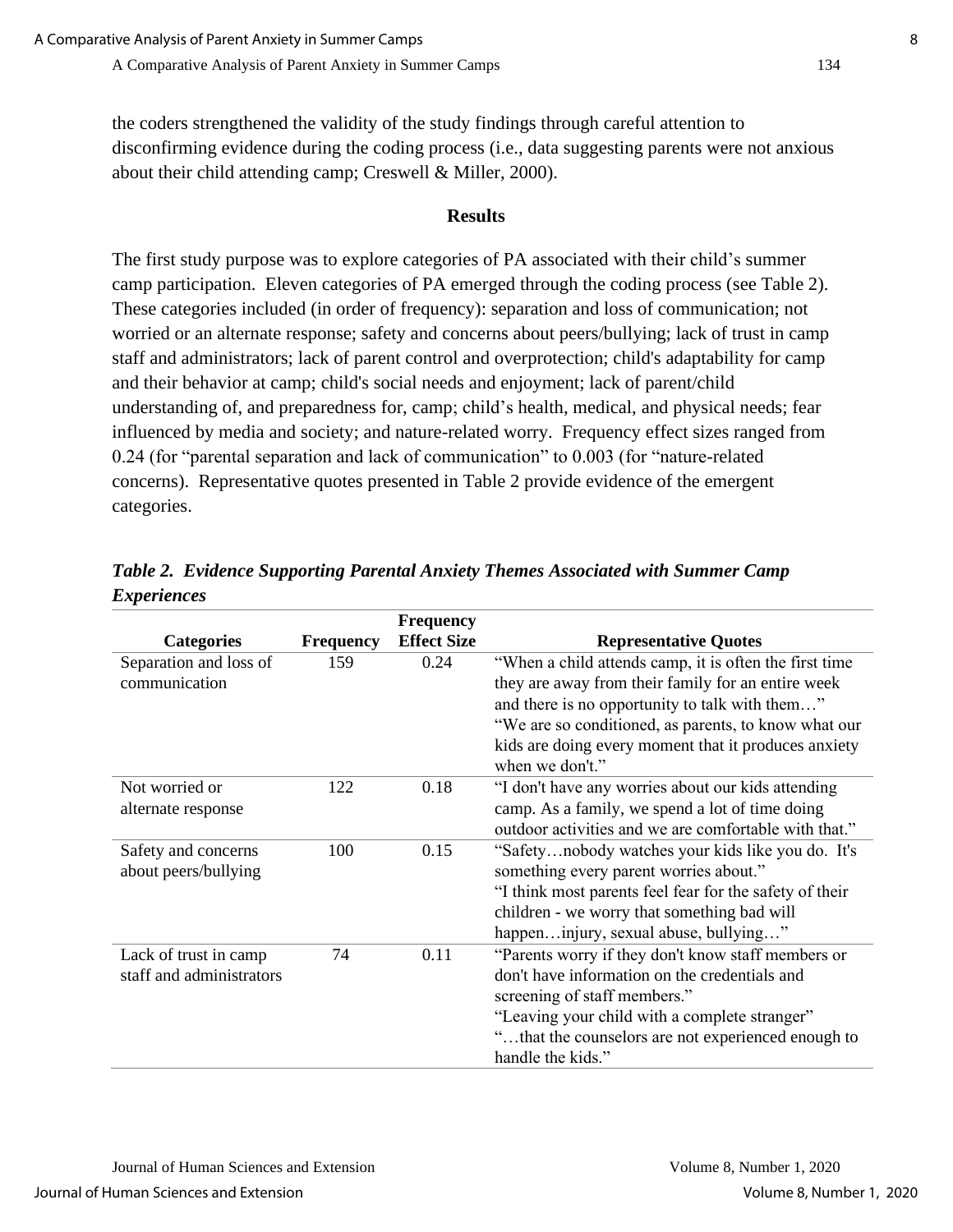|                                                                         |                  | Frequency          |                                                                                                                                                                                                                                                                                                                                                    |
|-------------------------------------------------------------------------|------------------|--------------------|----------------------------------------------------------------------------------------------------------------------------------------------------------------------------------------------------------------------------------------------------------------------------------------------------------------------------------------------------|
| <b>Categories</b>                                                       | <b>Frequency</b> | <b>Effect Size</b> | <b>Representative Quotes</b>                                                                                                                                                                                                                                                                                                                       |
| Lack of parental<br>control and                                         | 57               | 0.08               | "Because they don't have control over what their kids<br>$do$ "                                                                                                                                                                                                                                                                                    |
| overprotection                                                          |                  |                    | "Some parents have difficulty letting go of control."<br>"They cannot control or protect their child."                                                                                                                                                                                                                                             |
| Child's adaptability for<br>camp and their<br>behavior at camp          | 55               | 0.08               | "We were worried that she would become homesick."<br>"I was mainly worried about how my child would<br>adapt and being homesick."                                                                                                                                                                                                                  |
|                                                                         |                  |                    | "You are never quite sure he will cope."                                                                                                                                                                                                                                                                                                           |
| Child's social needs and<br>enjoyment                                   | 44               | 0.06               | "Unsure my child will 'fit in' and make friends."<br>"I want my child to feel includedand well liked.<br>Letting her go into an experience like this was<br>difficult."                                                                                                                                                                            |
| Lack of parent/child<br>understanding of, and<br>preparedness for, camp | 41               | 0.06               | "Not knowing exactly what is going on."<br>"[Parents] don't know enough about who's going to<br>be there, where it is, what is going to happen."                                                                                                                                                                                                   |
| Child's health, medical,<br>and physical needs                          | 23               | 0.03               | "My child has ADD and needs reminders to<br>remember daily self-care."<br>"I amworried about health issues specific to my<br>child's allergies."<br>"I wasn't sure if he had been paying attention to the<br>lessons we had been trying to teach him about taking<br>care of himselfif he would actually brush his teeth<br>and put on deodorant." |
| Fear influenced by<br>media and society                                 | 13               | 0.02               | "We are bombarded with stories about kids in<br>dangerous situations by the news media."<br>"the media shares negative experiences with<br>school, summer programs, and daycares."                                                                                                                                                                 |
| Nature-related worry                                                    | $\overline{2}$   | 0.003              | "I only worry about bug bites and sunburn."<br>"I worry about mice in their cabin. Mousetraps going<br>off all through the night."                                                                                                                                                                                                                 |

The second study purpose was to determine how camp-related PA might differ based on camp staffing model. Based on the results of the content analysis (Table 2), the research team tested the categories to examine possible differences between the Extension (volunteer) and the Extension-Enterprise (employee) model camps. Specifically, a multinomial logistic regression was conducted, comparing Extension and Extension-Enterprise camps to determine if response to the open-ended question was conditioned on program staffing model (i.e., volunteer vs. employee driven; see Table 3). At a global level, the research team found no significant difference between the Extension camp add the Extension-Enterprise camp based on whether they responded to the open-ended question:  $\chi^2(9) = 14.911$ ,  $p = .093$ . Further, the research team found no significant between-group differences for most categories identified in Table 2: "separation and loss of communication" ( $b = -0.154$ , Wald  $\chi^2(1) = 0.310$ ,  $p = 0.578$ ), "lack of trust in camp staff and administrators" ( $b = -.204$ , Wald  $\chi^2(1) = .317$ ,  $p = .573$ ), "parent control and overprotection" ( $b = -.092$ , Wald  $\chi^2(1) = .064$ ,  $p = .801$ ), "child's social needs and enjoyment" (*b*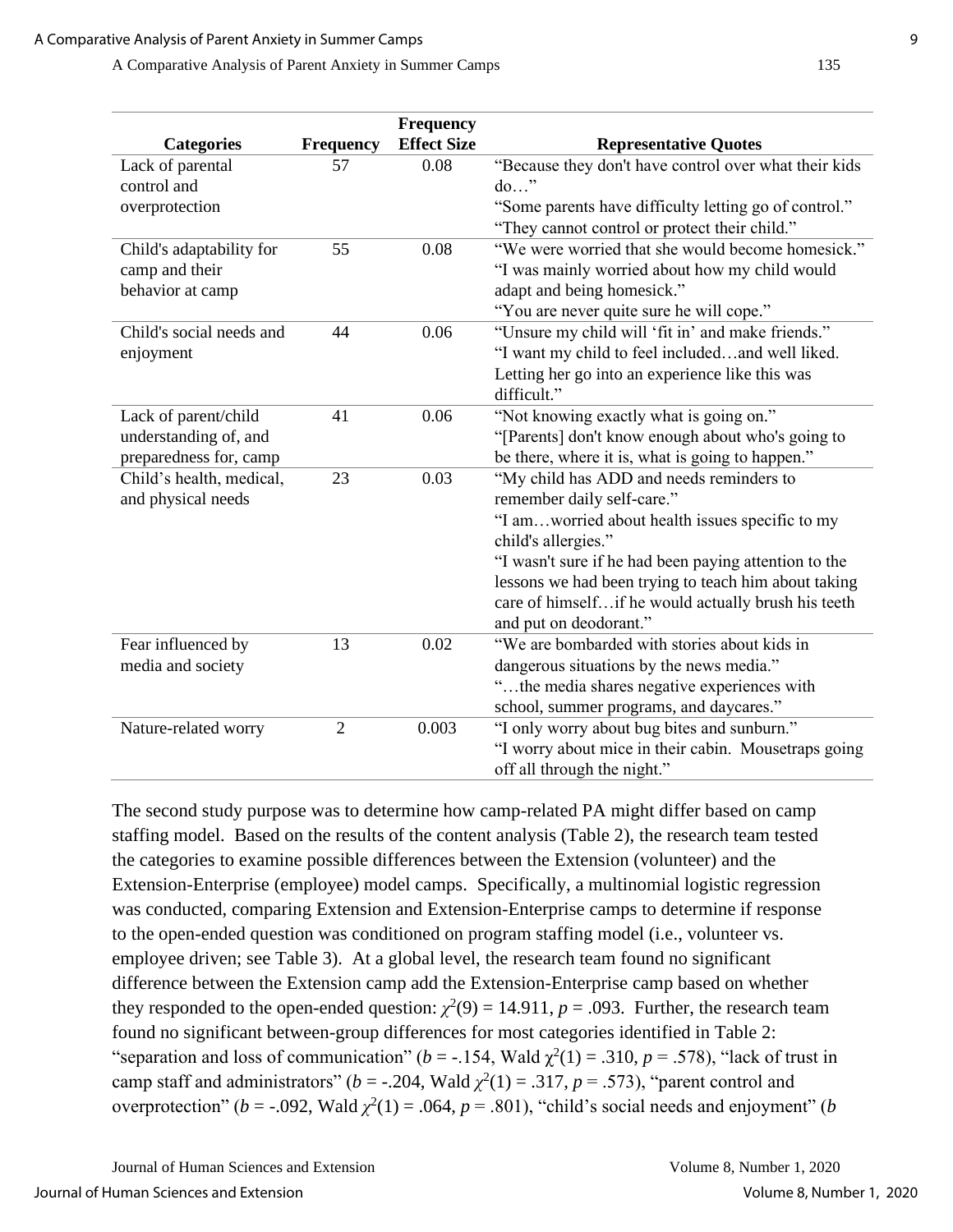$=$  -.467, Wald  $\chi^2(1) = 1.301$ , p=.254), "lack of understanding and preparedness for camp" (*b* = .173, Wald  $\chi^2(1) = .193$ ,  $p = .660$ ), "child's health, medical, and physical needs" (*b* = -.903, Wald  $\chi^2(1) = 2.324$ , *p* = .127), "fear associated with the influence of media and society" (*b* = .467, Wald  $\chi^2(1) = .697$ ,  $p = .404$ ), or "not worried or provided an alternative response" ( $b = .216$ , Wald  $\chi^2(1) = .584$ ,  $p = .445$ ). In one instance, the research team found a statistically significant between-group difference, "concerns about child's adaptability for camp and their behavior at camp" ( $b = -0.940$ , Wald  $\chi^2(1) = 4.893$ ,  $p = 0.027$ ). Another category ("concerns about nature") was not included in the analysis as it only had two responses, both at the Extension-Enterprise camp, thus between-group comparisons were unavailable.

|                                                                            |               |                |       | 95% CI for Odds Ratio |              |
|----------------------------------------------------------------------------|---------------|----------------|-------|-----------------------|--------------|
| <b>Extension (Volunteer) vs. Extension</b>                                 |               |                |       | Odds                  |              |
| <b>Enterprise (Employee)</b>                                               | b(SE)         | <i>p</i> value | Lower | Ratio                 | <b>Upper</b> |
| separation and loss of communication                                       | $-.154(.277)$ | .578           | .498  | .857                  | 1.475        |
| lack of trust in camp staff and<br>administrators                          | $-.204(.361)$ | .573           | .402  | .816                  | 1.657        |
| parent control and overprotection                                          | $-.092(.366)$ | .801           | .445  | .912                  | 1.867        |
| child's social needs and enjoyment                                         | $-.467(.410)$ | .254           | .281  | .627                  | 1.399        |
| lack of understanding and preparedness<br>for camp                         | .173(.395)    | .660           | .549  | 1.189                 | 2.577        |
| child's health, medical, and physical<br>needs                             | $-.903(.593)$ | .127           | .127  | .405                  | 1.294        |
| fear associated with the influence of<br>media and society                 | .467(.560)    | .404           | .533  | 1.596                 | 4.780        |
| concerns about child's adaptability for<br>camp and their behavior at camp | $-.940(.425)$ | .027           | .170  | .391                  | .898         |
| not worried or provided an alternative<br>response                         | .216(.283)    | .445           | .713  | 1.241                 | 2.159        |

*Table 3. Multiple Regression Analysis for Between-group Differences of Extension (Volunteer) and Extension-Enterprise (Employee) Camps*

*Note:*  $R^2 = .023$  (Cox & Snell), .023 (Nagelkerke). Model  $\chi^2(9) = 14.911$ ,  $p = 093$ ;  $b =$  regression coefficient;  $SE =$  Standard Error; *p* value = probability value.

The third study purpose was to generate items to inform a measure of PA to guide future research. Specifically, this study proposed Likert-type items (i.e., 1-7 scale where 1= very untrue and 7= always true) to inform a PA measure based on the categories generated from the results of the content analysis described in Table 2. The research team identified a set of factors with items developed (or adapted from validated measures) to reflect the categories in Table 4. These factors include separation; safety (adapted from Fisak et al., 2012); trust in staff; overparenting (Gagnon & Garst, 2019); child adaptability and behavior; social support and enjoyment; preparedness; health, medical, and physical needs; media-induced fear (adapted from Bennetts et al., 2018); and nature (adapted from Gagnon & Garst, 2019).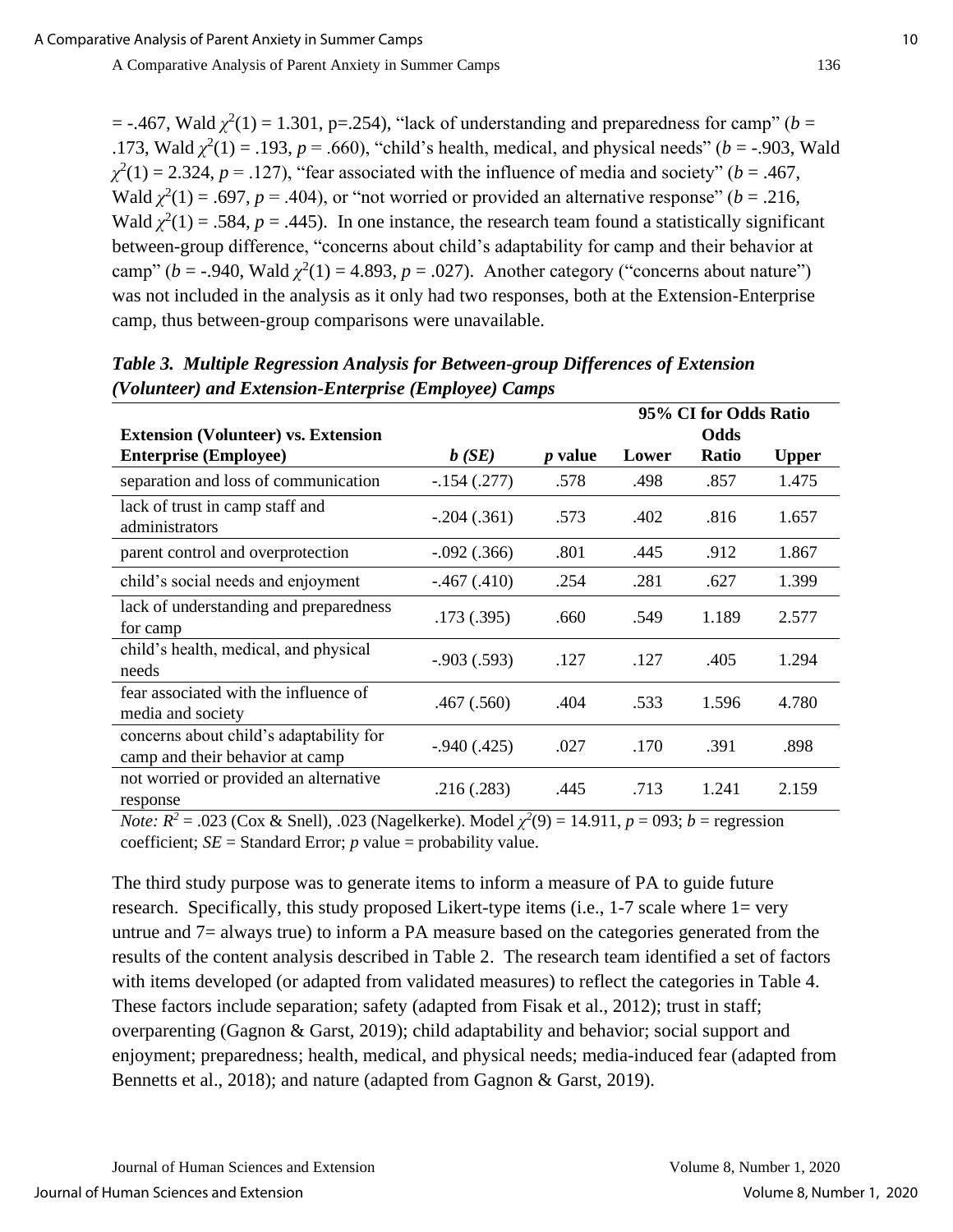| <b>Scale</b>           | <b>Items</b>                                                            |
|------------------------|-------------------------------------------------------------------------|
| Separation             | I worry about being away from my child.                                 |
|                        | I worry about not being in contact with my child.                       |
|                        | I worry when I can't communicate with my child.                         |
|                        | I worry about not seeing my child.                                      |
| Safety                 | I worry that something bad will happen to my child.                     |
| (Adapted from Fisak et | I worry that my child will be injured.                                  |
| al., 2012)             | I worry that someone will harm my child.                                |
|                        | I worry that my child will be bullied.                                  |
| Trust in staff         | I worry about how staff will manage my child.                           |
|                        | I worry about how my child will be supervised by staff.                 |
|                        | I worry that the staff are not properly trained.                        |
|                        | I worry that staff will not pay attention to my child.                  |
| Overparenting          | I make important decisions for my child.                                |
| (Gagnon & Garst,       | I have told my child that he/she needs my support to succeed in life.   |
| 2019)                  | I try to protect my child from negative influences.                     |
| Child adaptability and | I worry that my child won't follow the rules.                           |
| behavior               | I worry about my child's behavior.                                      |
|                        | I worry about how my child will act.                                    |
|                        | I worry about my child getting into trouble.                            |
| Social support and     | I worry that my child will be disliked by others.                       |
| enjoyment              | I worry that my child won't make friends.                               |
|                        | I worry that my child will be rejected by others.                       |
|                        | I worry that other children won't accept my child.                      |
| Preparedness           | I worry that my child won't know what to expect.                        |
|                        | I worry because I don't know what my child will do.                     |
|                        | I worry that my child won't be prepared for the activities.             |
|                        | I worry that my child won't have everything they need.                  |
| Health, medical, and   | I worry that my child's health needs won't be taken care of.            |
| physical needs         | I worry about my child's medical condition(s).                          |
|                        | I worry about my child's personal hygiene.                              |
|                        | I worry about my child's physical health.                               |
| Media-induced fear     | I worry about my child when they are out without an adult.              |
| (Adapted from          | I worry about letting my child go anywhere without an adult.            |
| Bennetts et al., 2018) | I worry about my child when they are out somewhere familiar without an  |
|                        | adult.                                                                  |
|                        | I worry about letting my child go out anywhere without me.              |
| Nature                 | I am afraid that my child will get lost outside in nature.              |
| (Gagnon & Garst,       | I am afraid of wild animals or insects outside in nature.               |
| 2019)                  | I am afraid of my child getting hurt if he/she plays outside in nature. |

*Table 4. Proposed Items for a Parent Anxiety Associated with Summer Camp Scale Developed from Emergent Categories*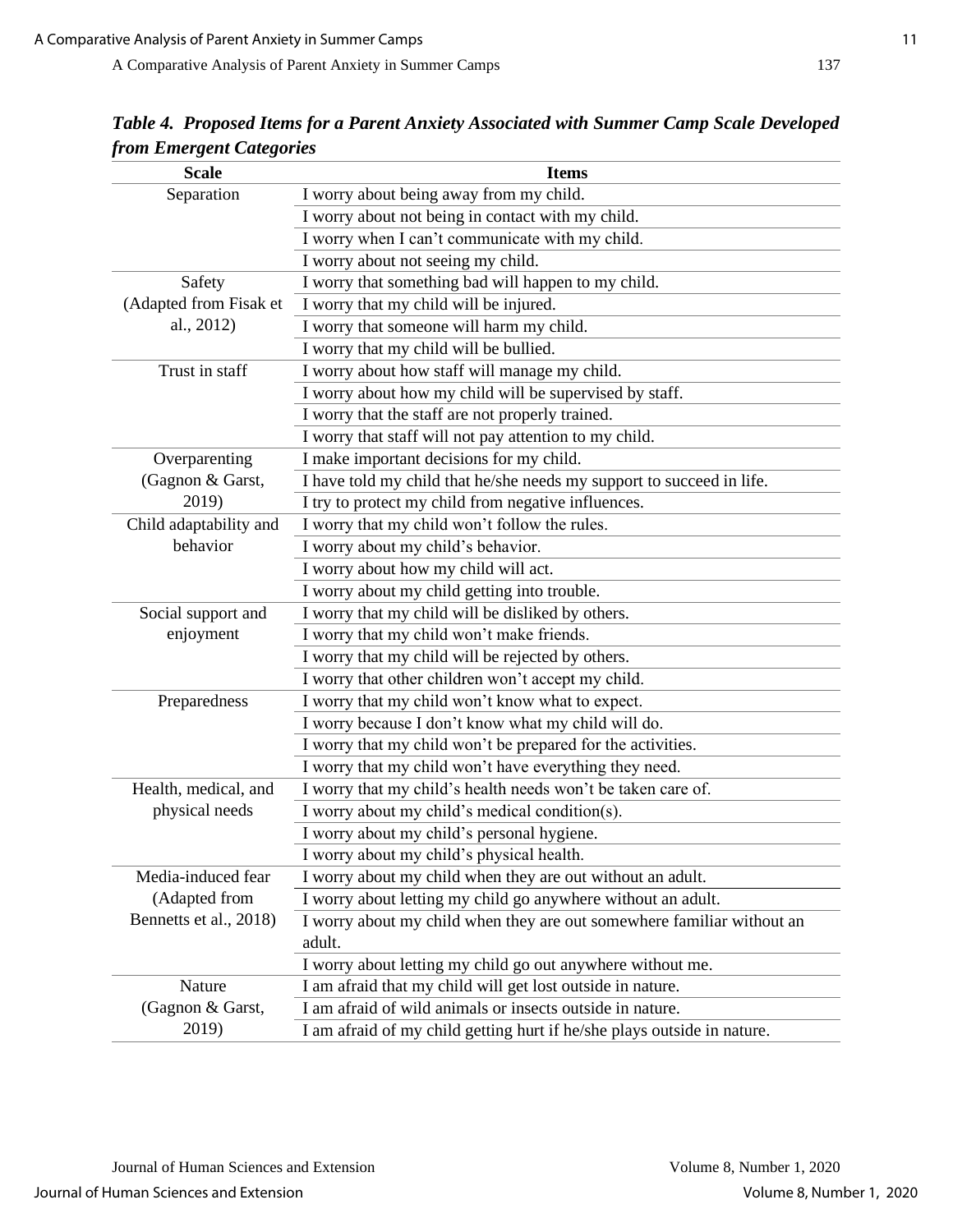#### **Discussion**

This study explored sources of parent anxiety and compared PA across parents whose children attended summer camps that differed based on staffing model (i.e., primarily volunteers or primarily employees). Eleven categories of camp-related PA were identified. The prominence of separation and loss of communication (between parent and child) as a primary source of camp-related PA in this study is consistent with prior literature (Simons et al., 2007). Indeed, the frequency effect size for this dimension of PA was of a much greater magnitude  $(r = 0.24)$  when compared with that of other categories. Few camp studies outside of the homesickness literature (Kingery et al., 2012; Thurber & Sigman, 1998) have examined separation associated with summer camp experiences. Thus, this study responds to Simons et al.'s (2007) call for more camp-related research on parental anxiety concerning separation from their child.

The findings of this study can also be compared with those from Fisak et al. (2012), who also asked parents open-ended questions related to sources of PA. Some categories of PA that emerged in this study were conceptually similar to categories identified by Fisak et al. (2012). For instance, Fisak et al.'s "wellness/physical well-being" is reflective of this study's "child's health, medical, and physical needs" and Fisak et al.'s "social competence/social adjustment" is similar to this study's "child's social needs and enjoyment." However, "life success/ achievement" was a prominent category in Fisak et al.'s study yet was not identified in this study. This difference may be explained by the uniqueness of OST experiences, such as summer camp, when compared with other settings that may be more familiar to parents (Olsen et al., 2018), or because Fisak's study asked parents to identify sources of anxiety globally, while in this study questions were specific to the summer camp experience.

The study findings support and expand upon the work of Garst et al. (2016), who measured camp director perceptions of PA. For example, separation, lack of trust in staff and administrators, and safety concerns emerged as salient causes of PA in both studies. Notably, this study found almost no evidence of nature-related causes of anxiety, which is surprising considering literature suggesting parents are fearful of their child's contact with the outdoors (Beyer et al., 2015; Gagnon & Garst, 2019). The lack of nature-related PA in this study suggests that nature-related PA may be a characteristic of specific parent populations rather than a widespread characteristic of most parents.

The lack of a statistically significant difference between sources of anxiety due to camp staffing model, as evidenced by the multinomial logistic regression, is interesting considering prior literature suggesting volunteers and employees are viewed differently due to trust and/or parent perception of outcomes (Metz et al., 2017; Tomlinson et al., 2017). These findings might reflect the familiarity some parents have with Extension or existing trusting relationships between parents and volunteers. If parents perceive volunteers and employees differently, then the results of this study suggest that such perceptions do not necessarily increase parental anxiety. From the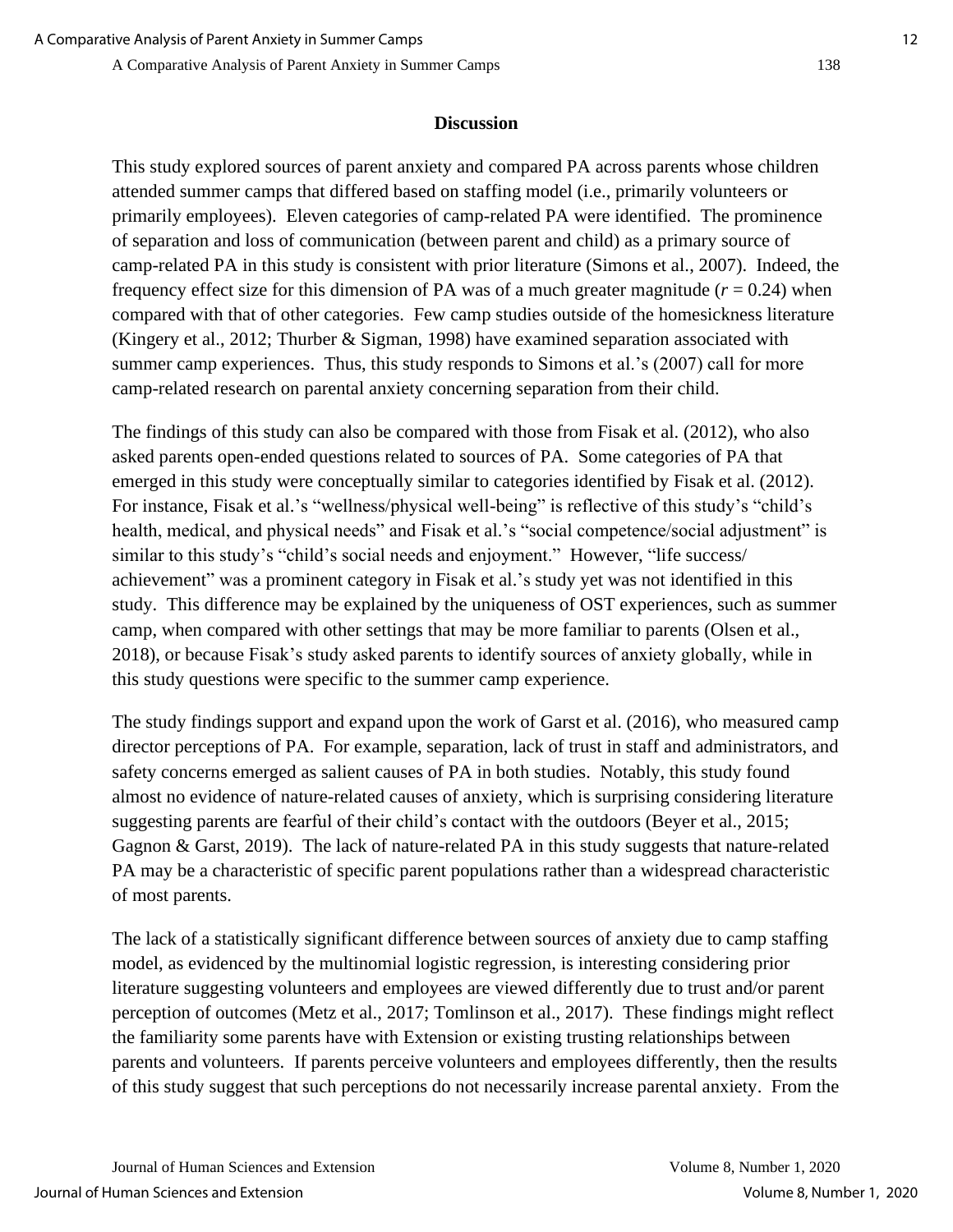perspective of those responsible for program delivery, it is encouraging that parents did not perceive differences across Extension and Extension-Enterprise camps based on whether they were staffed by volunteers or employees. This may suggest that staff performance is consistent across these camp staffing models, at least within the targeted camps. Thus, this study may offer an empirical rebuttal to the conventional wisdom that employees are better equipped than volunteers when it comes to the provision of quality youth programs and supports the "interchangeability" of volunteers and employees, as suggested by Handy, Mook, and Quarter (2008). However, due to the significant variability in camp volunteer training and preparation, more research is needed to confirm this study's findings in other samples of camp staff.

This finding of no statistical difference may also be explained by parents' lack of awareness of differences between camp staffing models. That is, parents may not perceive differences between a volunteer and an employee (i.e., as someone who might differ based on their camp experience or amounts of pre-camp training), assuming such differences exist. Further, anxietyproducing characteristics of the camp experience, although sometimes related to a staff domain (e.g., lack of trust in staff and administrators), may be associated with differences parents cannot easily detect during camper drop-off and pick-up, or may be informed by other parents' impressions and therefore may not be captured in post-camp measures. In short, parents may be equally likely to be anxious (or not) across Extension volunteer and Extension-Enterprise employee staffing models because their anxiety is more closely related to more proximal factors such as separation and loss of communication.

## **Future Directions**

An intentional future direction was to generate items that could inform a measure of PA to guide future research. Informed by studies using qualitative data to guide scale development (Kunz  $\&$ Grych, 2013; Rowan & Wulff, 2007; Shoffner, Newsome, Barrio Minton & Wachter Morris, 2015), the current study sought to expand existing measures of PA. In doing so, this study extends the literature related to parental anxiety by broadening the categories of anxiety parents may report within the context of OST experiences (e.g., lack of trust in camp staff and administrators; a child's health, medical, and physical needs). Although the frequency effect sizes for some of the PA categories were small, their presence in a large sample of parents across camps representing two different camp models suggests important factors when evaluating sources of camp-related parental anxiety.

Another future direction is examining PA within the context of camps serving children with disabilities and/or special medical needs. Research suggests a child's ability level can influence PA (Antle, Mills, Steele, Kalnins, & Rossen, 2008; Ogston et al., 2011). For instance, Antle et al. (2008) found parents of children with disabilities most often worried about their child's safety as their child became increasingly independent, as well as how their child would be productive in life and develop the necessary social supports to be successful. Further, Ogston et al. (2011)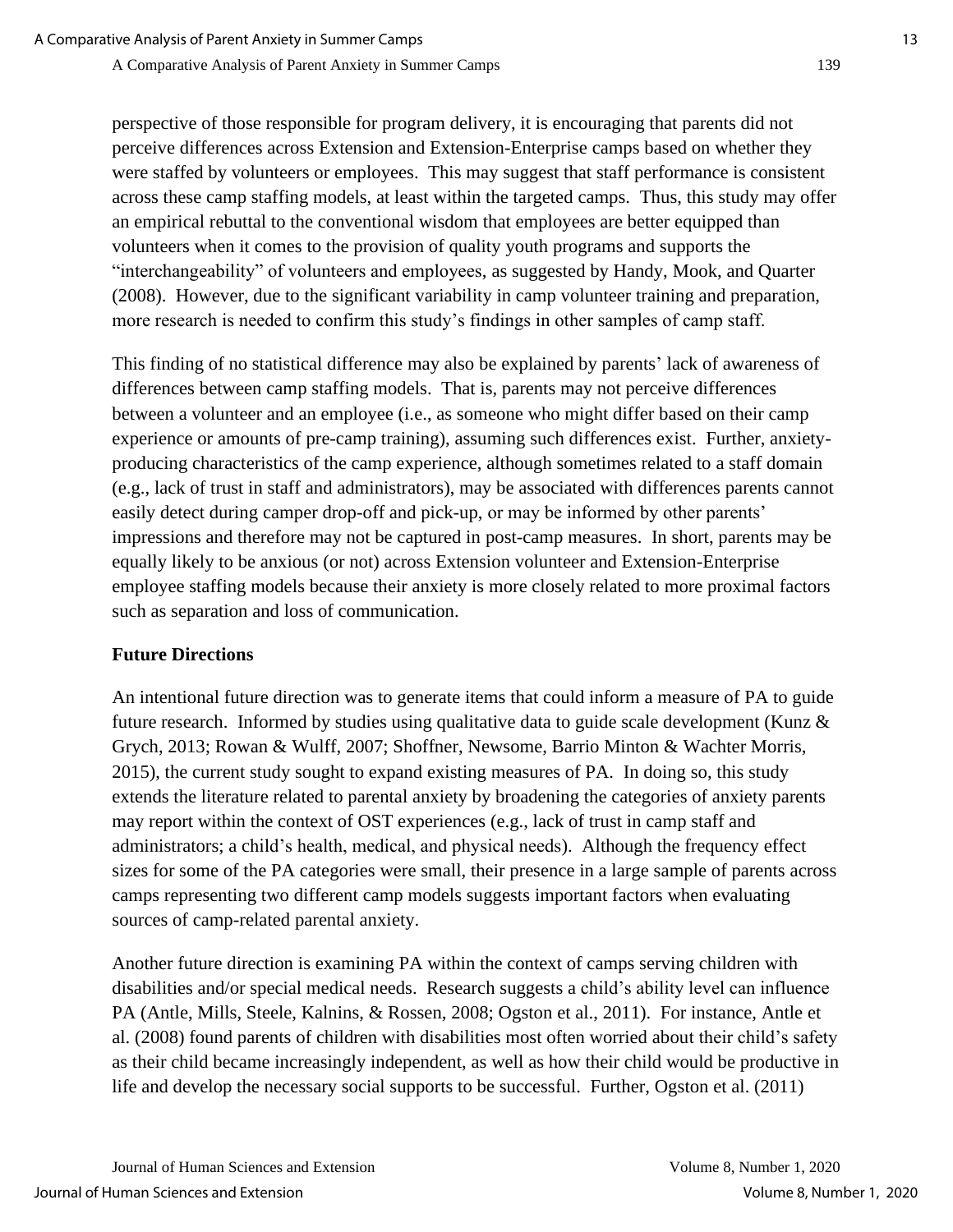stressed that "parents face great responsibility in caring for their children, but this responsibility is heightened for parents who have a child with a disability. It is important to understand the experience of . . . worry in mothers of children with disabilities" (p. 1379). Such a study of PA within the context of camps serving children with disabilities and/or special medical needs would inform whether such camp experiences elicit unique anxieties in parents.

## **Implication for Practice**

This study can inform messaging for parent communication, education, and orientation programs, particularly programs such as youth camps and similar OST programs that involve overnight separation from parents and interaction with novel people, settings, or experiences. Specifically, this study identifies common sources of anxiety for parents who send their children to summer camp. Program providers could use the study findings to guide the development of targeted information that helps parents better understand topics such as successful separation of parents and children; administrative practices providing for youth physical and emotional safety; and procedures for staff screening, training, and supervision. Indeed, many of the study findings represent actionable concerns. For example, camp program providers can take specific steps to build relationships with parents to reduce anxiety associated with lack of trust in program staff and administrators. Thurber (2005) offered strategies for addressing camp-related anxiety among children, and several have implications for parents, such as normalizing separationrelated anxiety; providing parents and their children with "sneak preview" access to what the camp experience will be like to increase familiarity and reduce novelty; educating parents about supportive and unsupportive behaviors prior to and after camp-related separation; and practicing time away from home so parents and children can better cope with separation. Program providers can also supply parents with information about how camp staff are trained and prepared for their roles and responsibilities, as well as an opportunity to meet camp staff, to facilitate parent trust in staff.

## **Limitations**

Although this study provided insights into PA associated with summer camp experiences, a few limitations are recognized. First, as a qualitative study, the findings are limited to the targeted population of parents. However, the large sample size and the collection of data across camps reflecting two staffing models in two different U.S. regions offer a credible glimpse into PA in camps. Second, the findings were based on a homogenous sample of parents comprised primarily of well-educated White mothers. Although such homogeneity is common in camprelated parent research (Gagnon & Garst, 2019), it may be that the causes of PA identified in this study are germane to this homogenous population of parents. What about the anxieties of parents representing differing groups? For example, although nature was not a salient cause of anxiety in this study within this population of parents, some literature suggests African Americans may view nature as a source of anxiety (Chapman, Kertz, Zurlage, & Woodruff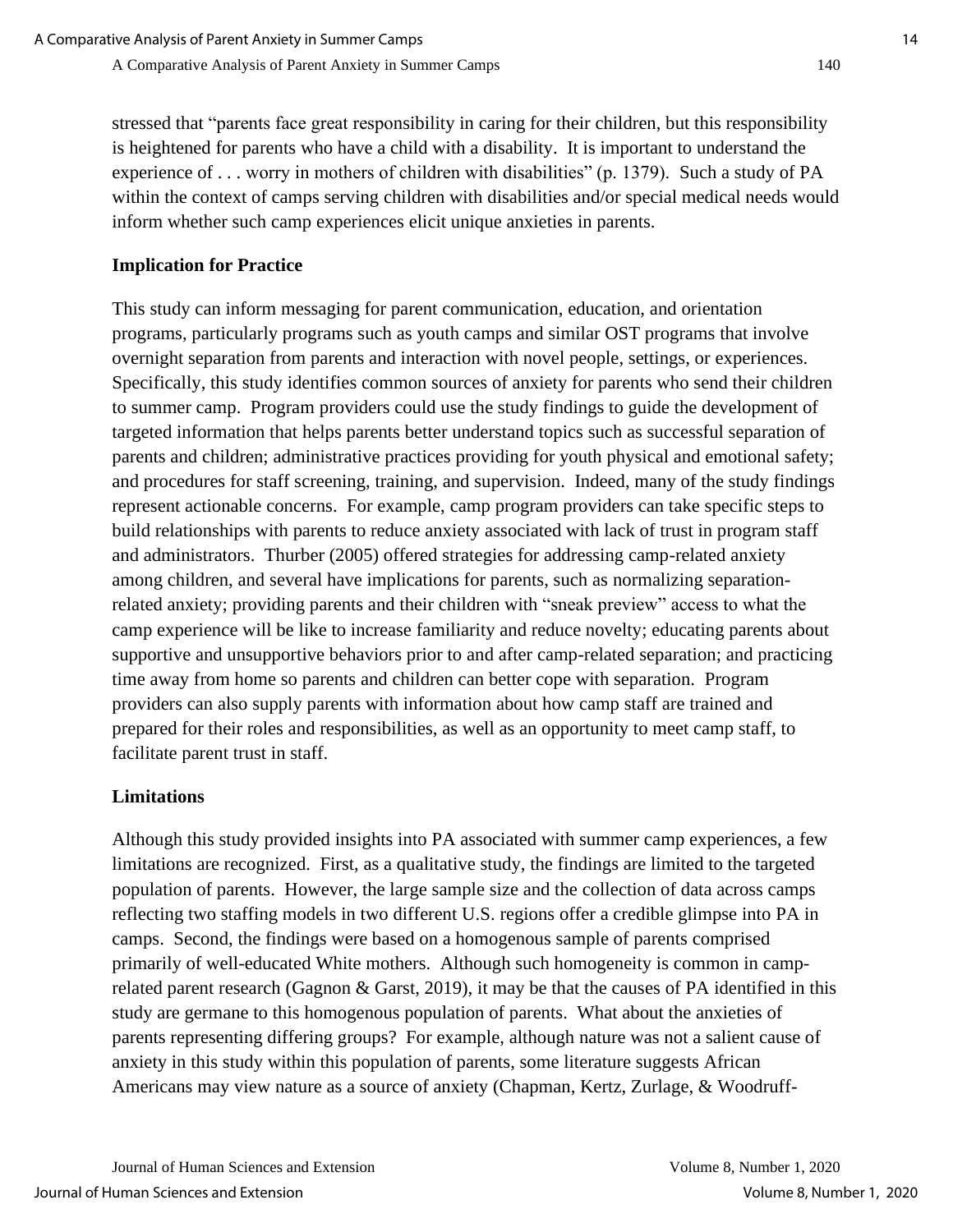Borden, 2008). Third, self-report bias on the part of parents may have influenced the accuracy of the study findings; however, the similarities in findings between this study and Garst et al. (2016) suggest that different informants (e.g., camp directors and parents) perceive similar sources of PA.

## **Conclusions**

Recognizing the role parents and caregivers play as decision-makers regarding children's out-ofschool time experiences, it is important to consider factors, such as anxiety, that may influence parental decision-making. This study was one of the few examinations of camp-related PA in a large sample of parents of early adolescents, which is particularly relevant in an era of parental overprotection and excessive control that may be fueled by PA (Fisak et al., 2012; Gagnon & Garst, 2019). This study was also the only known examination of PA in camps based on a comparison of volunteer and employee staffing models, providing evidence that PA may be unrelated to differences in these models. As this study broadens the understanding of the categories of camp-related anxieties parents perceive, it can guide the development of parent messaging and education interventions designed to reduce camp-related parental anxiety. Furthermore, because exploratory research, such as the current study, is an important step toward the development of confirmatory research, this study is positioned to inform improved measurement of PA in out-of-school time programs such as summer camps.

## **References**

- American Camp Association. (2013). *2013 Emerging issues survey report.* Martinsville, IN: American Camp Association.
- Antle, B. J., Mills, W., Steele, C., Kalnins, I., & Rossen, B. (2008). An exploratory study of parents' approaches to health promotion in families of adolescents with physical disabilities. *Child: Care, Health and Development, 34*(2), 185–193. doi:10.1111/j.1365- 2214.2007.00782.x
- Bennetts, S. K., Cooklin, A. R., Crawford, S., D'Esposito, F., Hackworth, N. J., Green, J., . . . Nicholson, J. M. (2018). What influences parents' fear about children's independent mobility? Evidence from a state-wide survey of Australian parents. *American Journal of Health Promotion, 32*(3), 667–676. doi:10.1177/0890117117740442
- Beyer, K., Bizub, J., Szabo, A., Heller, B., Kistner, A., Shawgo, E., & Zetts, C. (2015). Development and validation of the attitudes toward outdoor play scales for children. *Social Science & Medicine, 133*, 253–260. doi:10.1016/j.socscimed.2014.10.033
- Bultas, M. W., Steurer, L. M., Balakas, K., Brooks, C., & Fields, H. (2015). Psychosocial outcomes of a summer overnight recreational experience for children with heart disease. *Journal of Child Health Care, 19*(4), 542–549. doi:10.1177/1367493514540350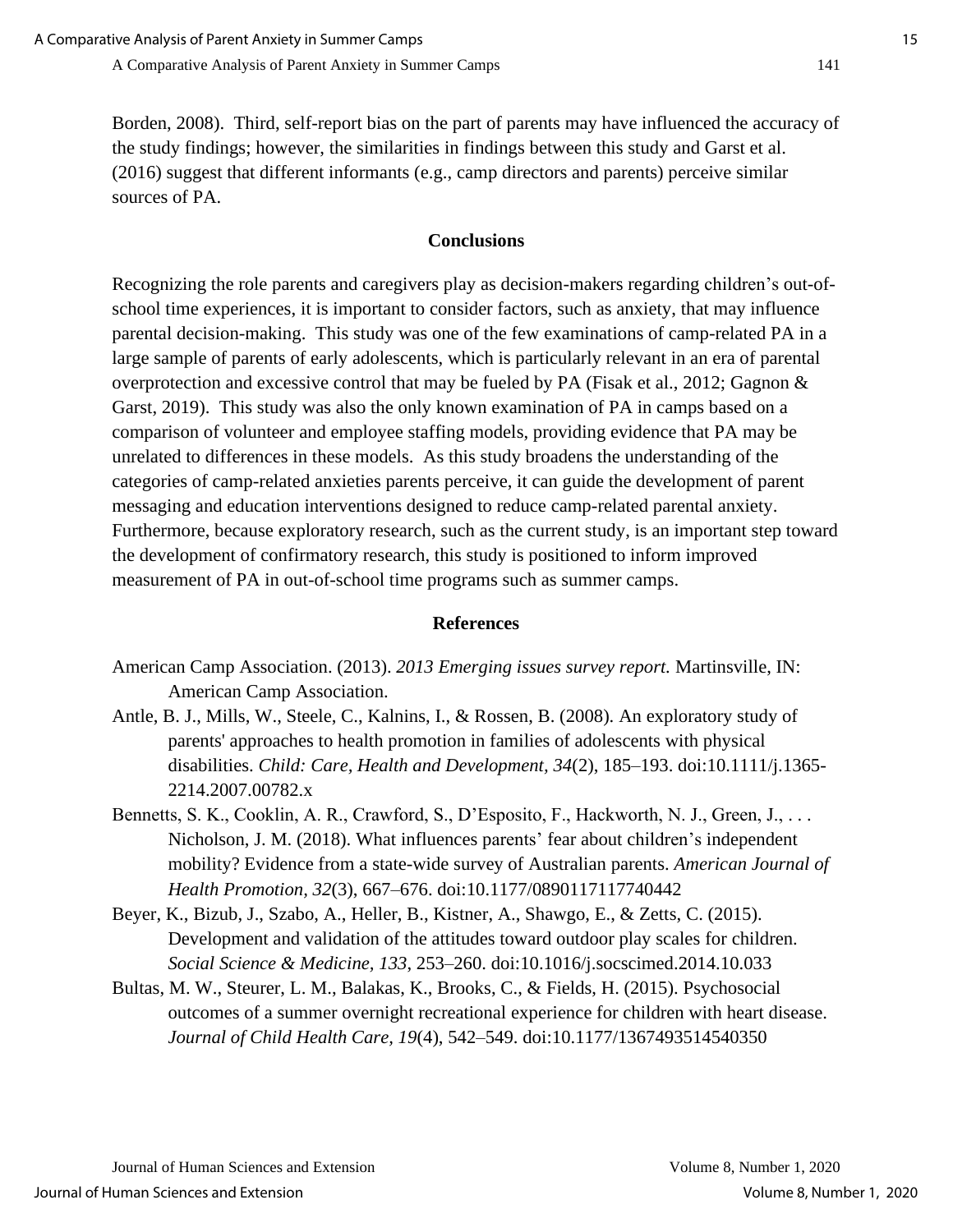- Carr, D. S., & Williams, D. R. (1993). Understanding the role of ethnicity in outdoor recreation experiences. *Journal of Leisure Research, 25*(1), 22–33. doi:10.1080/00222216.1993.11969907
- Chapman, L. K., Kertz, S. J., Zurlage, M. M., & Woodruff-Borden, J. (2008). A confirmatory factor analysis of specific phobia domains in African American and Caucasian American young adults. *Journal of Anxiety Disorders, 22*(5), 763–771. doi:10.1016/j.janxdis.2007.08.003
- Clary, C. D., & Ferrari, T. M. (2015). Communication, coping, and connections: Campers' and parents' perspectives of self-efficacy and benefits of participation in deployment support camps. *Journal of Youth Development*, *10*(2), 31–54. doi:10.5195/JYD.2015.407
- Creswell, J. W., & Miller, D. L. (2000). Determining validity in qualitative inquiry. *Theory into Practice, 39*(3), 124–130. doi:10.1207/s15430421tip3903\_2
- Epley, H. K., Ferrari, T. M., & Cochran, G. R. (2017). Development of a competency model for a state 4-H camp counselor program. *Journal of Park & Recreation Administration, 35*(2), 51–73. doi:10.18666/JPRA-2017-V35-I2-7211
- Fisak, B., Holderfield, K. G., Douglas-Osborn, E., & Cartwright-Hatton, S. (2012). What do parents worry about? Examination of the construct of parent worry and the relation to parent and child anxiety. *Behavioural and Cognitive Psychotherapy, 40*(5), 542–557. doi:10.1017/S1352465812000410
- Gagnon, R.J. & Garst, B. (2019). Exploring overparenting in summer camp: Adapting, developing, and implementing a measure. *Annals of Leisure Research, 22*(2), 161–182. doi:10.1080/11745398.2018.1452619
- Garst, B. A., Gagnon, R. J., & Bennett, T. (2016). Parent anxiety causes and consequences: Perspectives from camp program providers. *LARNet-The Cyber Journal of Applied Leisure and Recreation Research, 18*(1), 1–19. Retrieved from https://tigerprints.clemson.edu/parksrec\_pubs/34
- Handy, F., Mook, L., & Quarter, J. (2008). The interchangeability of paid staff and volunteers in nonprofit organizations. *Nonprofit and Voluntary Sector Quarterly, 37*(1), 76–92. doi:10.1177/0899764007303528
- Henderson, K. A., Whitaker, L. S., Bialeschki, M. D., Scanlin, M. M., & Thurber, C. (2007). Summer camp experiences: Parental perceptions of youth development outcomes. *Journal of Family Issues, 28*(8), 987–1007. doi:10.1177/0192513X07301428
- Hruschka, D. J., Schwartz, D., St. John, D. C., Picone-Decaro, E., Jenkins, R. A., & Carey, J. W. (2004). Reliability in coding open-ended data: Lessons learned from HIV behavioral research. *Field Methods, 16*(3), 307–331. doi:10.1177/1525822X04266540
- Hsieh, H. F., & Shannon, S. E. (2005). Three approaches to qualitative content analysis. *Qualitative Health Research, 15*(9), 1277–1288. doi:10.1177/1049732305276687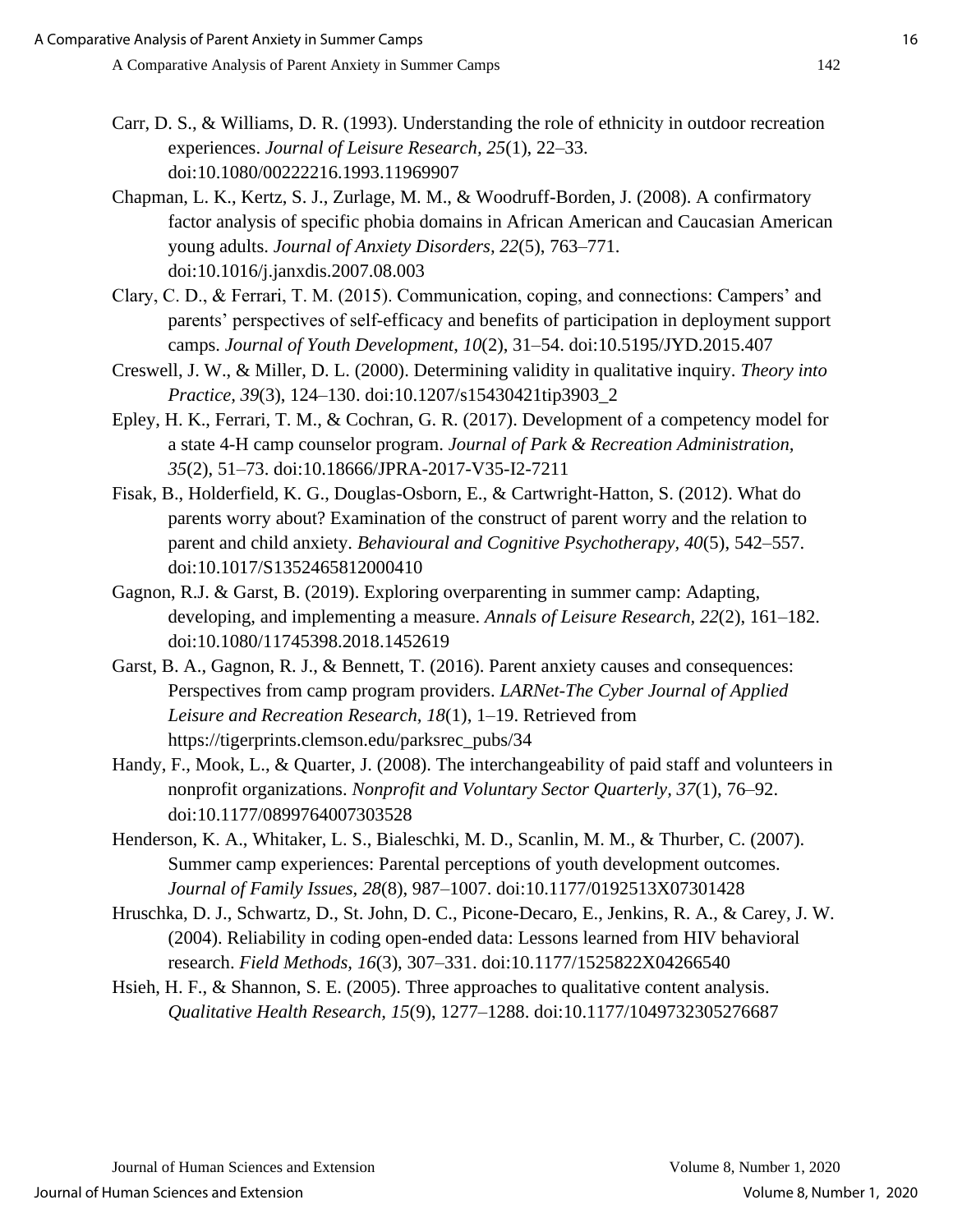- Kingery, J., Peneston, K. R., Rice, S. E., & Wormuth, B. M. (2012). Parental anxious expectations and child anxiety predicting homesickness during overnight summer camp. *Journal of Outdoor Recreation, Education, and Leadership, 4*(3), 172–184. doi:10.7768/1948-5123.1116
- Kunz, J., & Grych, J. H. (2013). Parental psychological control and autonomy granting: Distinctions and associations with child and family functioning. *Parenting, 13*(2), 77–94. doi:10.1080/15295192.2012.709147
- Maxwell, J. A. (2012). *Qualitative research design: An interactive approach (Vol. 41).* Los Angeles, CA: Sage.
- McFarland, A. L., Hammond, D. E., Zajicek, J. M., & Waliczek, T. M. (2011). Growing minds: The development of an instrument to measure parental attitude toward nature and their child's outdoor recreation. *HortTechnology, 21*(2), 225–229. doi:10.21273/HORTTECH.21.2.225
- McHugh, M. L. (2012). Interrater reliability: The kappa statistic. *Biochemia Medica, 22*(3), 276– 282. doi:10.11613/BM.2012.031
- Metz, J., Roza, L., Meijs, L., van Baren, E., & Hoogervorst, N. (2017). Differences between paid and unpaid social services for beneficiaries. *European Journal of Social Work, 20*(2), 153–166. doi:10.1080/13691457.2016.1188772
- Mishara, B. L., Daigle, M., Bardon, C., Chagnon, F., Balan, B., Raymond, S., & Campbell, J. (2016). Comparison of the effects of telephone suicide prevention help by volunteers and professional paid staff: Results from studies in the USA and Quebec, Canada. *Suicide and Life-Threatening Behavior, 46*(5), 577–587. doi:10.1111/sltb.12238
- Ogston, P. L., Mackintosh, V. H., & Myers, B. J. (2011). Hope and worry in mothers of children with an autism spectrum disorder or Down syndrome. *Research in Autism Spectrum Disorders, 5*(4), 1378–1384. doi:10.1016/j.rasd.2011.01.020
- Olsen, L., Powell, G., Garst, B., & Bixler, R. (2018). Camp and college parallels: Crucibles for transition-linked turning points. *Journal of Youth Development, 13*(1–2), 126–143. doi:10.5195/JYD.2018.558
- Onwuegbuzie, A. J., & Teddlie, C. (2003). A framework for analyzing data in mixed methods research. In A. Tashakkori and C. Teddlie (Eds.), *Handbook of mixed methods in social and behavioral research* (pp. 351–383). Thousand Oaks, CA: Sage.
- Prezza, M., Alparone, F. R., Cristallo, C., & Luigi, S. (2005). Parental perception of social risk and of positive potentiality of outdoor autonomy for children: The development of two instruments. *Journal of Environmental Psychology, 25*(4), 437–453. doi:10.1016/j.jenvp.2005.12.002
- Pritchard, M. P., & Havitz, M. E. (2006). Destination appraisal: An analysis of critical incidents. *Annals of Tourism Research, 33*(1), 25–46. doi:10.1016/j.annals.2005.03.002
- Rowan, N., & Wulff, D. (2007). Using qualitative methods to inform scale development. *The Qualitative Report, 12*(3), 450–466. Retrieved from http://www.nova.edu/ssss/QR/QR12- 3/rowan.pdf